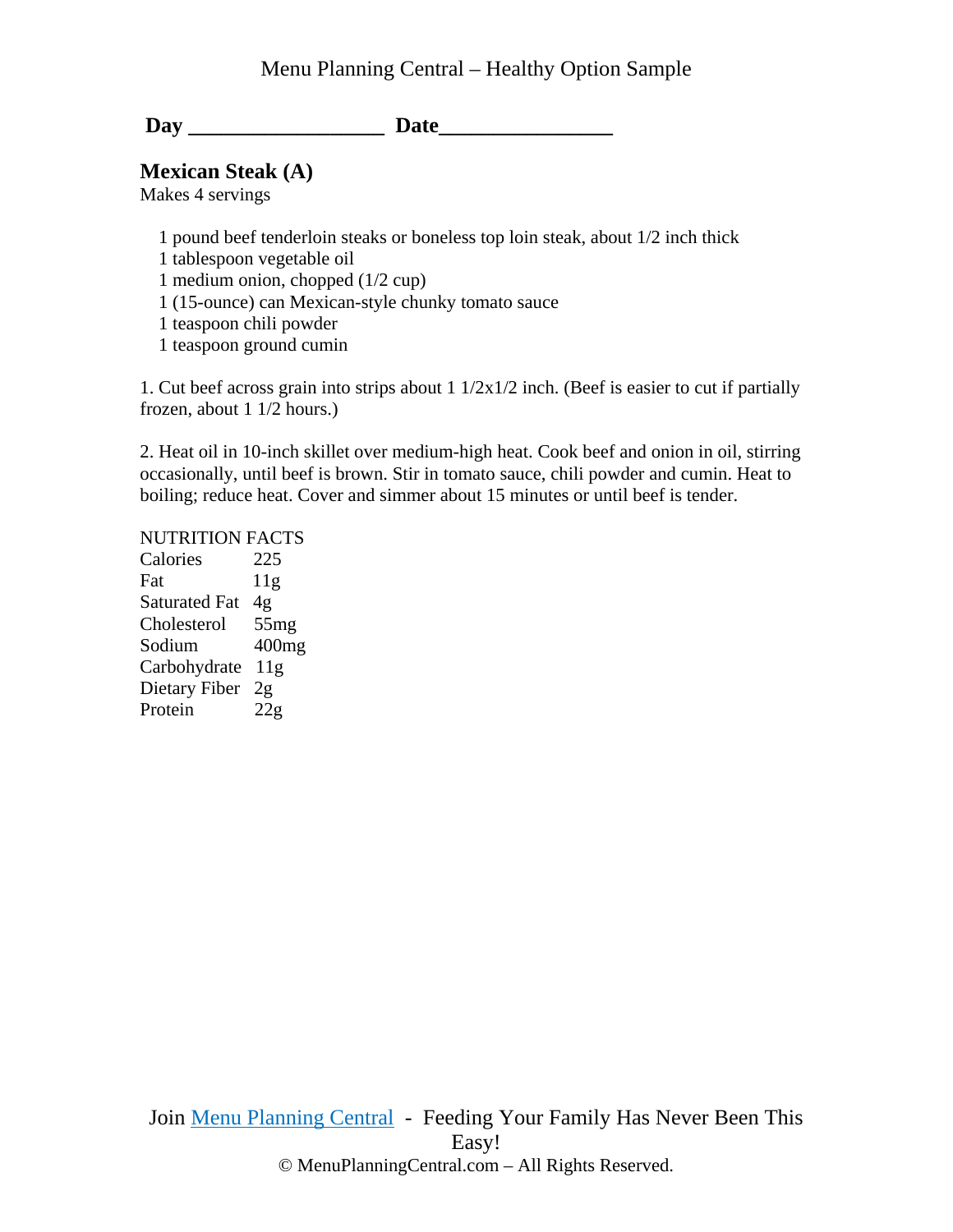# **Mixed Vegetable Salad – A\***

Makes 8 servings

 2 cups cauliflowerets 2 cups bite-size pieces broccoli flowerets and stems 1 (10-ounce) package frozen green peas 1/3 cup reduced-fat mayonnaise or salad dressing 1/4 cup nonfat plain yogurt 1 tablespoon lemon juice 1/4 teaspoon salt 1/4 teaspoon pepper 1 1/2 medium carrots, thinly-sliced (3/4 cup) 2 cups cherry tomatoes, cut in half

1. Heat 1 inch water to boiling in 2-quart saucepan. Add cauliflowerets and broccoli. Heat to boiling; reduce heat. Cover and cook 5 minutes; drain. Rinse with cold water; drain.

2. Rinse peas with cold water to separate; drain.

3. Mix mayonnaise, yogurt, lemon juice, salt and pepper in large glass or plastic bowl. Add cauliflowerets, broccoli, peas and carrots; toss. Cover and refrigerate at least 4 hours. Stir in tomatoes.

#### NUTRITION INFORMATION

Calories 90 Fat 4g Saturated Fat 1g Cholesterol 0mg Sodium 170mg Carbohydrate 11g Dietary Fiber 3g Protein 3g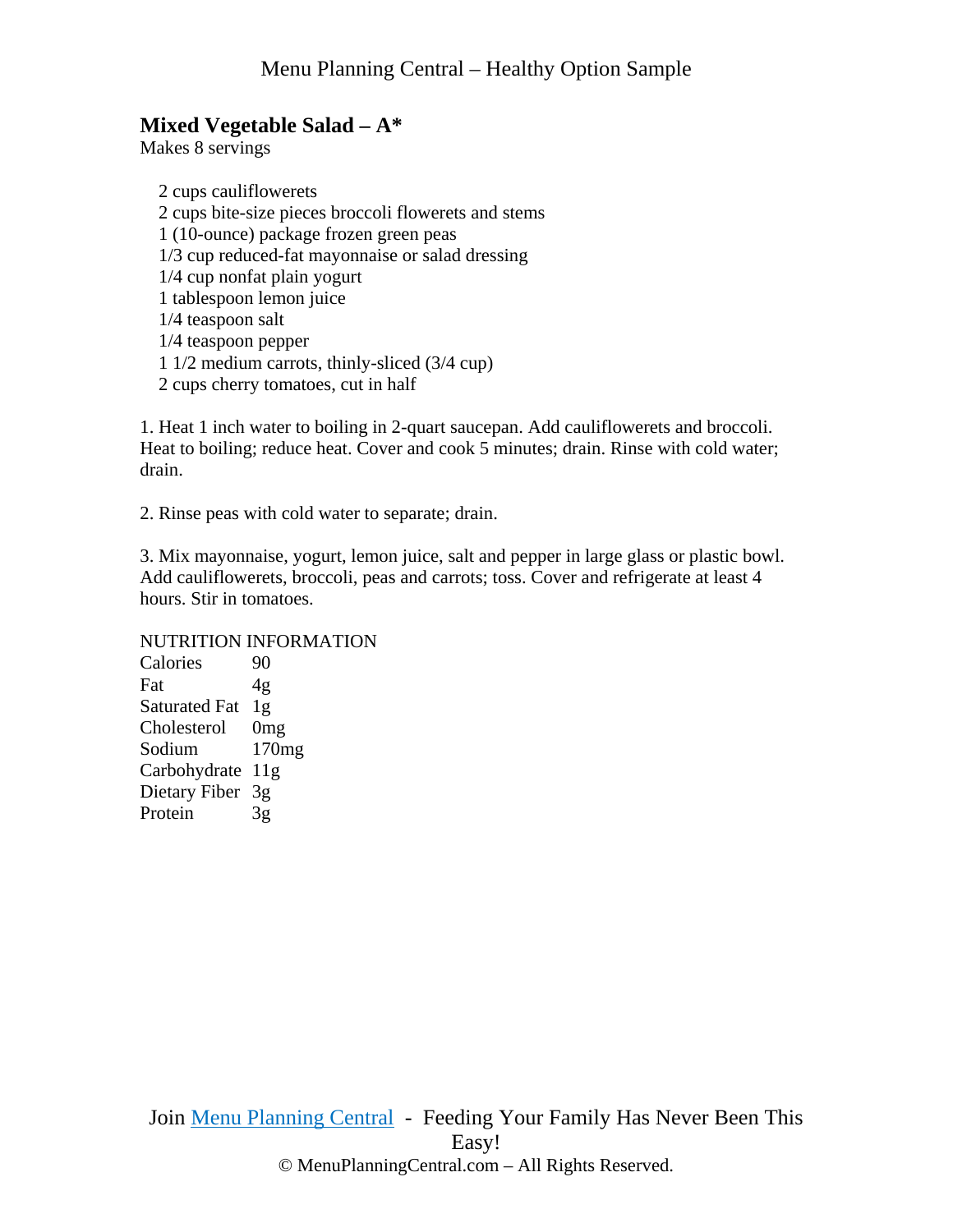## **Jamaican Chicken Salad (B)**

Makes 4 servings

2 tablespoons chopped fresh or 2 teaspoon dried thyme leaves

1/2 teaspoon crushed red pepper

1/4 teaspoon salt

1/4 teaspoon ground allspice

4 boneless skinless chicken breast halves (about 1 pound)

2 medium red onions cut into 1/2-inch slices

2 medium green bell peppers, each cut into 8 pieces

 6 cups bite-size pieces mixed salad greens or 1 head Romaine lettuce, torn into bitesize pieces

1/3 cup fat-free Caesar or Italian salad dressing

1 papaya, peeled, seeded and cubed

1. Heat coals or gas grill.

2. Mix thyme, red pepper, salt and allspice; rub on chicken with the back of a spoon. Cover and grill chicken 5 to 6 inches from medium heat 15 to 20 minutes, turning once, until juice of chicken is no longer pink when centers of thickest pieces are cut. After 5 minutes, add onions and bell peppers; grill, turning 2 or 3 times, until crisp-tender.

3. Cut chicken into 1/2-inch slices.

4. Toss salad greens and dressing. Carefully toss salad mixture with grilled vegetables and papaya.

5. Serve salad mixture with chicken. Serve with (B\*) Reduced Fat Refrigerated Tube Rolls

NUTRITION FACTS Calories 220 Fat  $4g$ Saturated Fat 2g Cholesterol 65mg Sodium 420mg Carbohydrate 18g Dietary Fiber 4g Protein 29g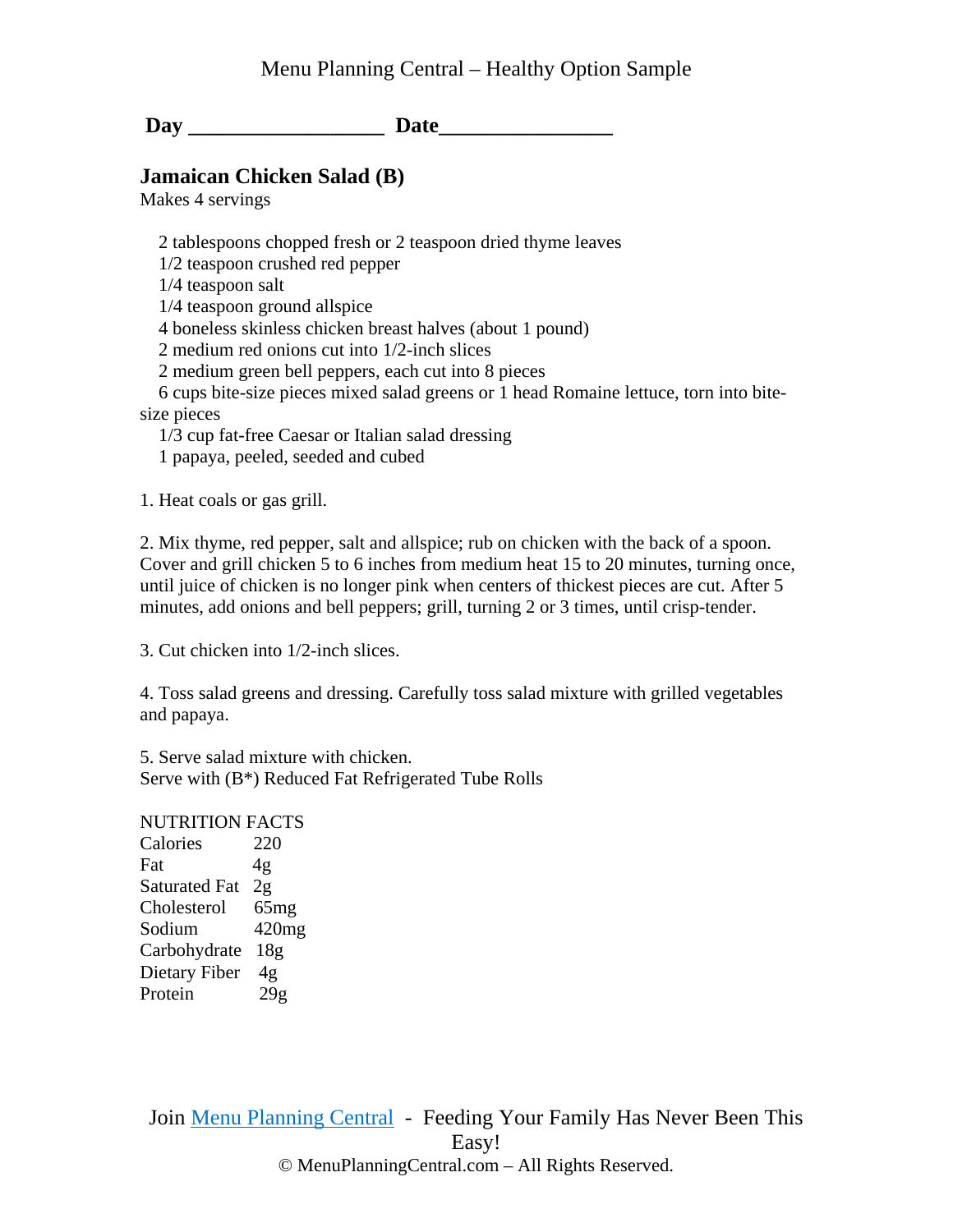# **Crispy Pork with Sweet N' Sour Vegetables (C)**

Makes 4 servings

 1/2 pound pork tenderloin 1 egg white, lightly beaten 1 teaspoon water 34 crisp rice crackers, crushed (1/2 cup) 1/4 teaspoon garlic powder 1/4 teaspoon ground dry mustard 1 teaspoon sesame oil or vegetable oil

 1 pound package frozen mixed vegetables, stir fry, with sweet-and sour sauce and pineapple

1. Trim fat from pork. Cut pork crosswise into 1/4-inch slices; stack slices and cut lengthwise into 1/2-inch strips.

2. Mix egg white and water in medium bowl. Stir in pork until well coated.

3. Mix crushed crackers, garlic powder and mustard in plastic bag or glass bowl. Add a few pork strips at a time; toss to coat evenly.

4. Spray 12-inch nonstick skillet with nonstick cooking spray; heat over medium-high heat until cooking spray starts to bubble. Add sesame oil; rotate skillet to coat bottom. Reduce heat to medium. Place pork strips flat in skillet; cook 2 to 3 minutes or until brown on bottom. Turn pork. Cook 2 to 3 minutes more or until no longer pink in center.

5. Remove pork from skillet. Wipe skillet clean. Add frozen vegetables and sauce. Cover and cook 7 to 10 minutes, stirring frequently, until vegetables are crisp-tender and sauce is hot. Gently stir in pork strips just until well coated with sauce. Serve immediately.

Serve with  $(C^*)$  Fresh Strawberries

#### NUTRITION FACTS

Calories 240 Fat 6g Saturated Fat 2g Cholesterol 35mg Sodium 710mg Carbohydrate 33g Dietary Fiber 4g Protein 17g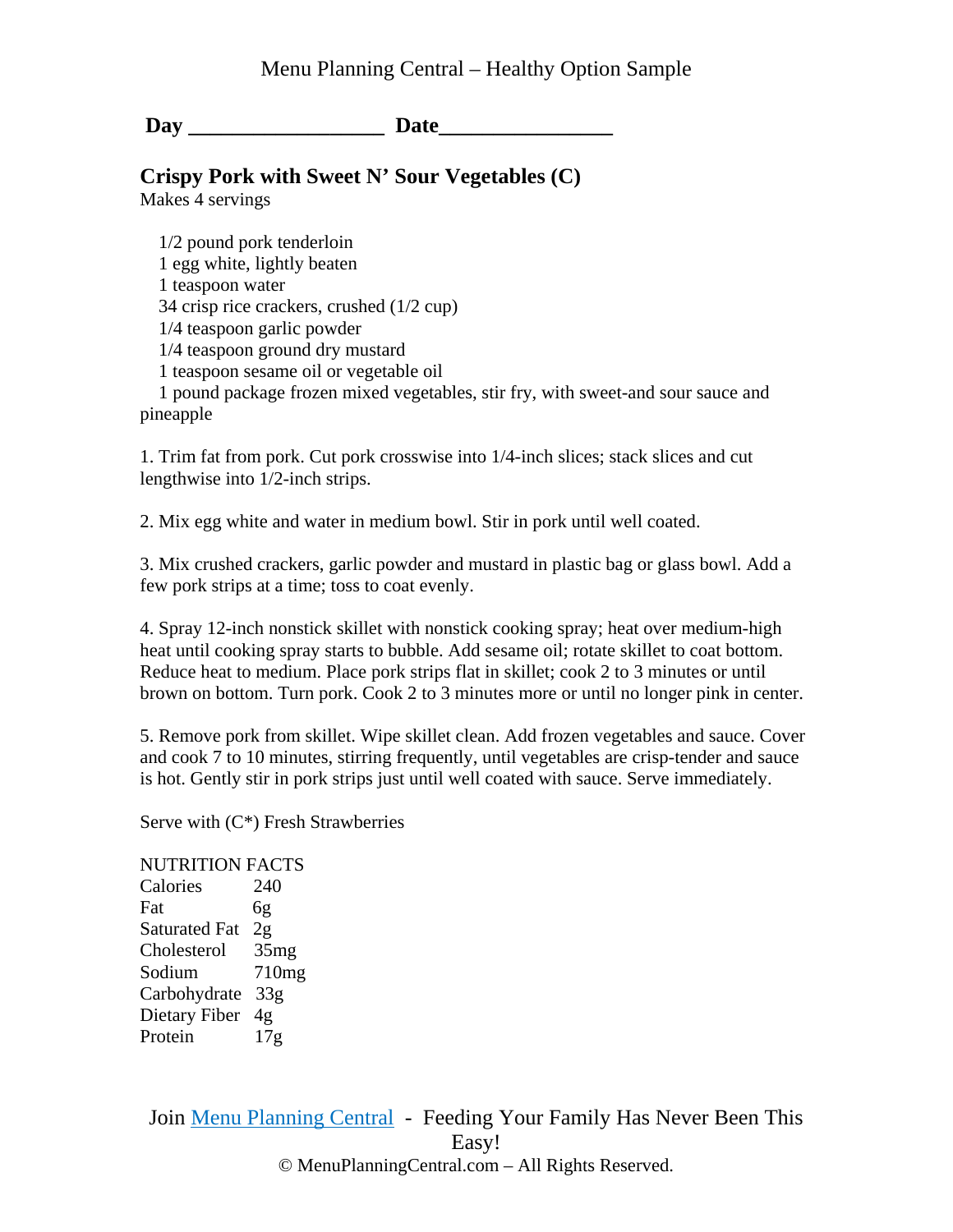#### **Tuna Salad Roll-Ups (D)**

Makes 4 servings

 1 (6-ounce) can tuna in water, drained 1 stalk medium celery, coarsely chopped (1/2 cup) 2 medium green onions, sliced (1/4 cup) 1 small apple, coarsely chopped (1/4 cup) 1/2 cup nonfat lemon-flavored yogurt 1/8 teaspoon coarsely ground pepper 4 fat-free flour tortillas (6 or 7 inches in diameter) Leaf lettuce Thin slices red onion

1. Mix all ingredients except tortillas, lettuce and red onion.

2. Layer tortillas with lettuce and red onion. Fold up bottom third of each tortilla; roll up tortilla to form cone shape with folded end at bottom. Secure with toothpick. Spoon tuna mixture into center of each tortilla cone.

Serve with (D\*) Spinach Salad with Fat-Free or Low Fat Dressing

NUTRITION FACTS

Calories 225 Fat 4g Saturated Fat 1g Cholesterol 15mg Sodium 370mg Carbohydrate 34g Dietary Fiber 3g Protein 16g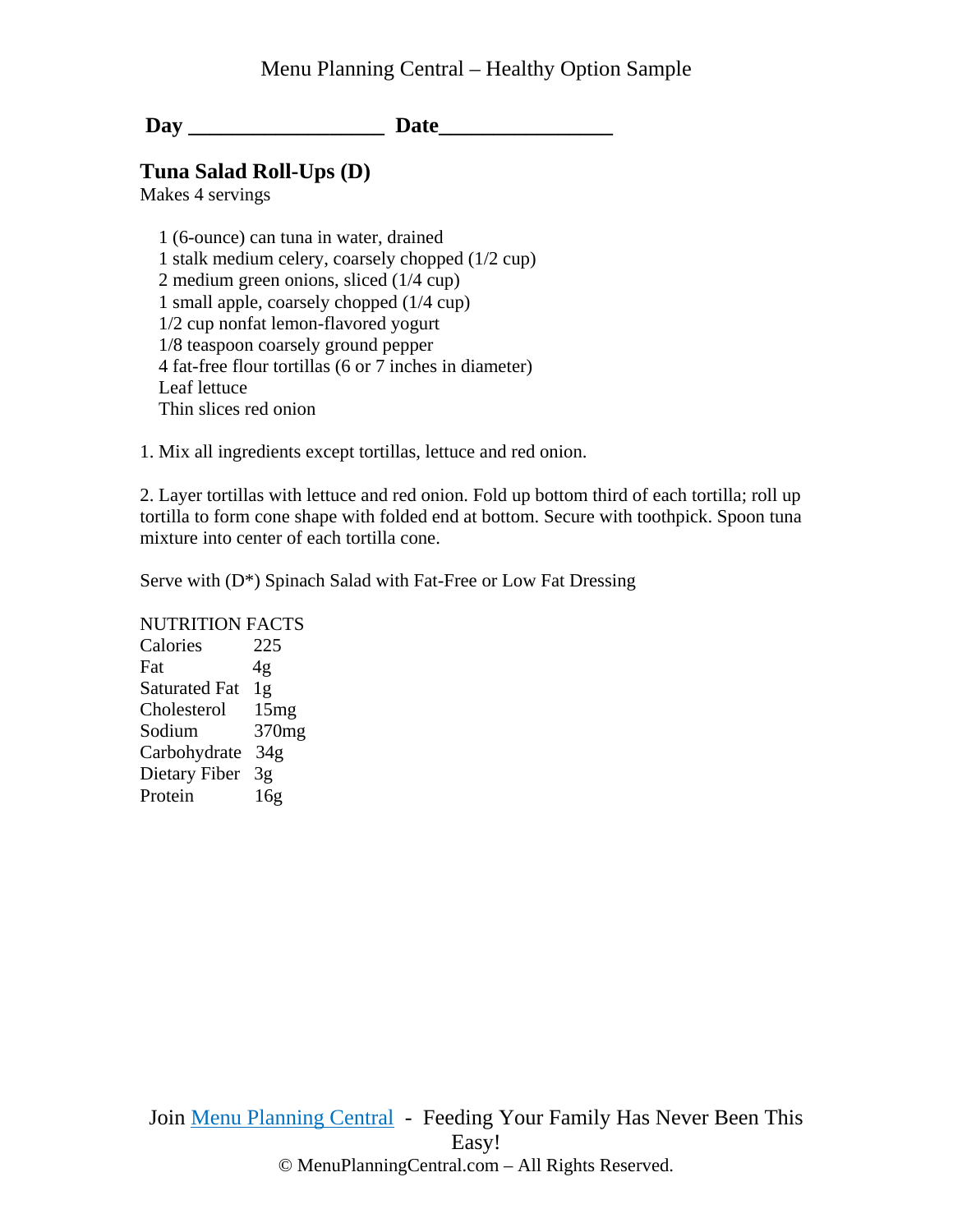## Menu Planning Central – Healthy Option Sample

Day Date

**Peach Chicken (E)** 

Makes 4 servings

 12 ounces peaches preserves 1 tablespoon orange juice concentrate 1 teaspoon grated ginger root 1 teaspoon ground cinnamon 1/2 teaspoon ground nutmeg 1/4 teaspoon salt 4 boneless skinless chicken breast halves (about 1 pound)

1. Mix all ingredients except chicken in shallow dish or heavy-duty resealable plastic bag. Add chicken, turning to coat with marinade. Cover dish or seal bag and refrigerate 2 to 4 hours, turning chicken occasionally.

2. Heat coals or gas grill.

3. Remove chicken from marinade; reserve marinade. Place chicken on grill; brush with half of the marinade. Cover and grill 5 to 6 inches from medium heat 15 to 20 minutes, turning once and brushing with remaining marinade, until juice of chicken is no longer pink when centers of thickest pieces are cut.

\*If desired, heat remaining marinade to boiling. Boil 1 minute. Serve with chicken.

Serve with (E\*) Steamed Fresh Green Beans

NUTRITION FACTS

| Calories             | 370   |
|----------------------|-------|
| Fat                  | 4g    |
| <b>Saturated Fat</b> | 1g    |
| Cholesterol          | 65mg  |
| Sodium               | 240mg |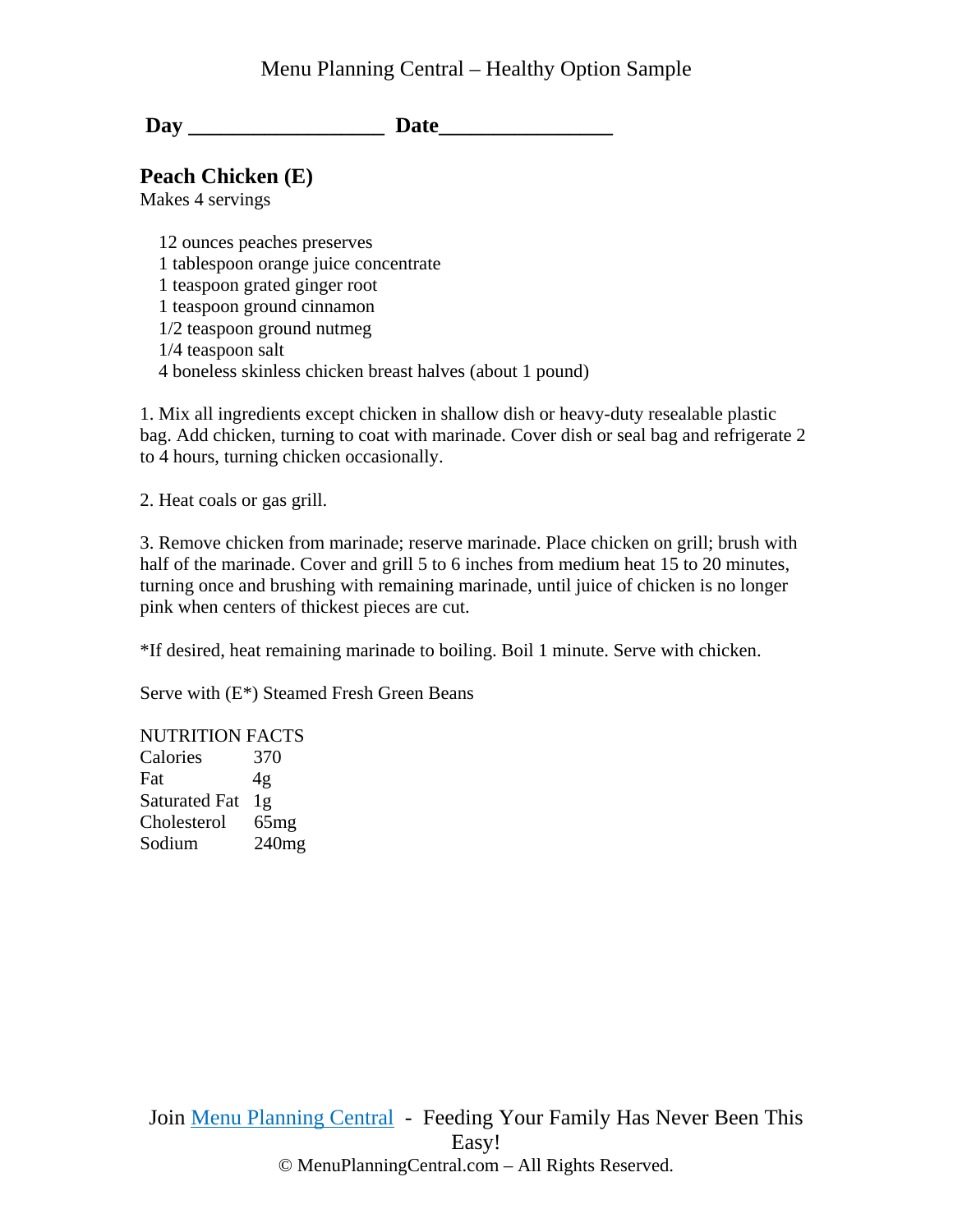# **Garden Phyllo Quiches (F)**

Makes 4 servings

 1 (10-ounce) box frozen chopped spinach, thawed and squeeze to drain 1 cup sliced mushrooms (3 ounces) 1 cup milk 1/2 teaspoon ground dry mustard 1/4 teaspoon salt 1/8 teaspoon ground nutmeg 2 eggs 4 frozen (thawed) frozen phyllo pastry leaves sheets 2 teaspoons margarine or butter, melted 1/4 cup shredded mozzarella cheese (1 ounce) 1/4 cup alfalfa sprouts (optional)

1. Heat oven to 350°. Spray 10-inch skillet with nonstick cooking spray. Cook spinach and mushrooms in skillet over medium heat, stirring occasionally, until spinach is wilted and mushrooms are tender; remove from heat.

3. Mix milk, mustard, salt, nutmeg and eggs; set aside.

4. Spray four 6-ounce custard cups with nonstick cooking spray.

5. Place 1 phyllo sheet on flat surface; lightly brush with margarine. Top with remaining phyllo sheets, brushing each with margarine. Cut phyllo into fourths. Place 1 phyllo section in each custard cup. Trim overhanging edge of phyllo 1 inch from rim of cup.

6. Divide spinach mixture evenly among cups. Pour about 1/3 cup egg mixture into each cup. Fold edges of phyllo toward center. Bake 15 to 20 minutes or until egg mixture is set.

7. Sprinkle with cheese. Top with alfalfa sprouts if desired. Serve immediately.

NUTRITION FACTS Calories 185 Fat 7g Saturated Fat 3g Cholesterol 115mg Sodium 370mg Carbohydrate 20g Dietary Fiber 1g Protein 11g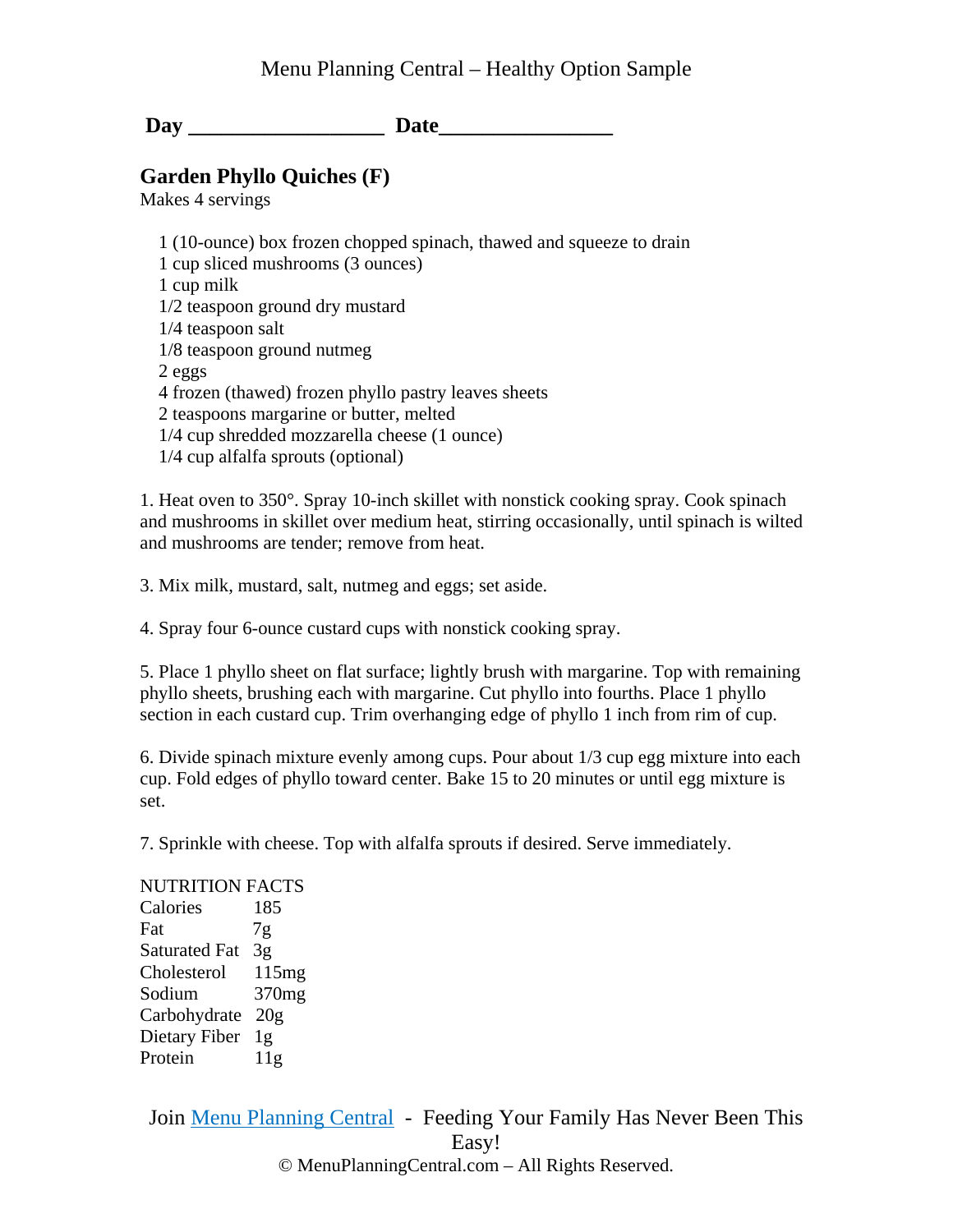# **Honey Lime Fruit Salad – F\***

Makes 8 servings Enjoy this refreshing salad with a variety of fresh fruit--kiwifruit, strawberries, pineapple, mangoes and papayas.

 1/4 cup honey 1/4 cup (thawed) frozen limeade concentrate 4 teaspoons poppy seeds, if desired 4 cups cut-up fresh fruit 1/2 cup slivered almonds, toasted

1. Mix honey, limeade concentrate and poppy seed in medium bowl.

- 2. Carefully toss fruit and honey mixture.
- 3. Sprinkle with almonds.

#### NUTRITION INFORMATION

Calories 130 Fat  $4g$ Saturated Fat 0g Cholesterol 0mg Sodium 5mg Carbohydrate 24g Dietary Fiber 2g Protein 2g